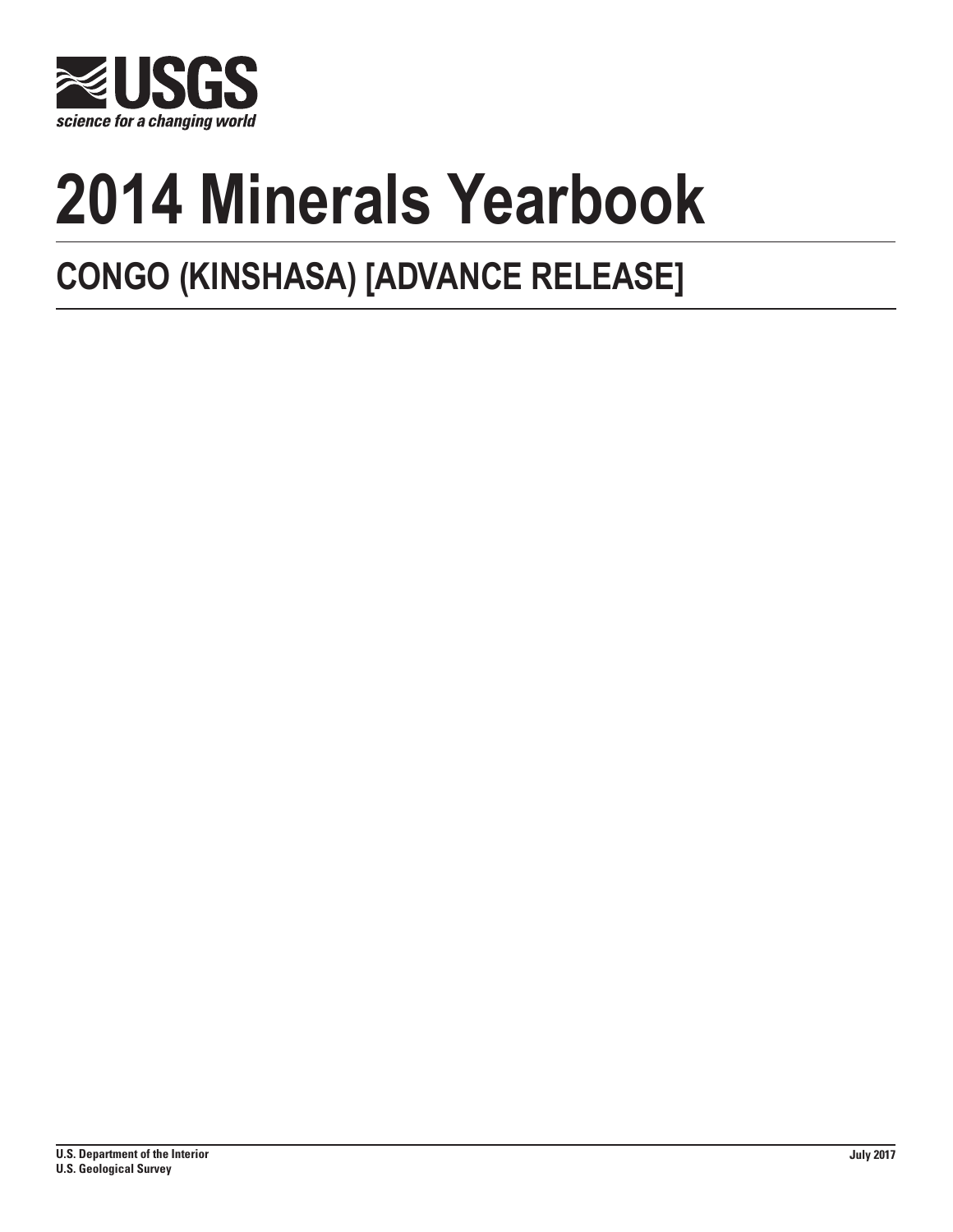### **The Mineral Industry of Congo (Kinshasa)**

#### By Thomas R. Yager

The Democratic Republic of the Congo [Congo (Kinshasa)] played a globally significant role in the world's production of cobalt, copper, diamond, tantalum, and tin. In 2014, the country's share of the world's mined cobalt production amounted to 51%; tantalum, 17%; diamond, 13%; copper, 6%; refined cobalt, nearly 4%; and tin, 2%. Congo (Kinshasa) accounted for about 47% of the world's cobalt reserves. Crude petroleum production also played a significant role in the domestic economy. The country was not a globally significant consumer of minerals or mineral fuels (Cobalt Development Institute, 2015; Kimberley Process, 2015; Anderson, 2016; Brininstool, 2016; Papp, 2016; Shedd, 2016).

#### **Minerals in the National Economy**

The mining and mineral processing sector accounted for an estimated 20.9% of the gross domestic product (GDP) in 2013 (the latest year for which data were available), and the manufacturing sector, 22%. The copper mining subsector accounted for 13.5% of GDP; the cobalt mining subsector, 5%; the petroleum extraction subsector, 3.1%; the quarrying subsector, 2.9%; the diamond mining subsector, 0.8%; and other minerals, 0.7% (Banque Centrale du Congo, undated, p. 45).

More than 800,000 artisanal miners were estimated to be employed in diamond mining in Congo (Kinshasa) in 2014. In 2014, a survey of 1,088 mine sites was conducted in Katanga, Maniema, Nord-Kivu, and Sud-Kivu Provinces and the Ituri Interim Administration of Orientale Province. Gold mining was reported to employ about 176,000 miners; tin mining, about 32,000 miners; niobium and tantalum mining, about 7,000 miners; tungsten, nearly 1,400 miners; and other minerals including copper, manganese, and tourmaline, nearly 5,200 miners (Krawitz, 2014; Spittaels and others, 2014, p. 11).

#### **Government Policies and Programs**

The mining sector was governed by Law No. 007/2012 of July 11, 2002, which replaced Law No. 81–013 of April 2, 1981. The revised mining code encourages private sector development of the mineral industry; the principal role of the Government is to encourage and regulate the development of the industry. Mining rights are vested with the Government. At the end of 2014, the petroleum sector still was governed by Law No. 81–013 of April 2, 1981, and Law No. 86–008 dated December 27, 1986.

In 2014, the Government was considering a new mining code that would increase its free-carried and nondilutable share in mining projects to 15% from 5%. The Government's interest would increase by 5% up to 15% at each renewal of a mining permit. The proposed mining code would increase the corporate tax rate to 35% from 30%; increase royalty rates on cobalt and copper to 4% from 2%; and introduce a super profits tax rate of 50% that would apply to a mining operation when the price

of the relevant commodity was 25% or greater than the price forecasted in the feasibility study. At yearend, the proposed mining code had not been submitted for approval by the Congolese Parliament (Bahamin, 2014; Brown, 2014; Chamber of Mines, 2015, p. 20).

In April 2013, the Government issued a decree that banned the export of cobalt and copper concentrates. Companies were given a 90-day moratorium to comply with the ban; the moratorium subsequently was extended until yearend. In January 2014, the Government extended the moratorium until 2015 because power shortages limited downstream processing of concentrates (Engineering & Mining Journal, 2014; Kavanagh, 2014).

Congo (Kinshasa) was a signatory to the Kimberley Process Certification Scheme, which is a certification system that became effective on January 1, 2003, to reduce the trade in conflict diamond. In 2014, an association of small-scale miners initiated several programs to reduce illegal exports of diamond in accordance with the Kimberley Process Certification Scheme (Chamber of Mines, 2015, p. 13).

In July 2010, the U.S. Congress passed the Dodd-Frank Wall Street Reform and Consumer Protection Act, which contains provisions concerning the use of minerals to finance military operations in eastern Congo (Kinshasa). The U.S. Securities and Exchange Commission (SEC) issued regulations in final form in accordance with the Dodd-Frank Wall Street Reform and Consumer Protection Act in August 2012 (U.S. Securities and Exchange Commission, 2012, p. 56274–56275).

Under the regulations, all companies registered with the SEC that sold products containing gold, tantalum, tin, or tungsten were required to disclose whether these minerals originated from Congo (Kinshasa) or adjoining countries. Companies that sold products containing gold, tantalum, tin, or tungsten that originated in Congo (Kinshasa) or adjoining countries were also required to submit annual reports to the SEC describing the due diligence measures taken to determine the source and custody of such minerals and to provide a description of the products manufactured or contracted to be manufactured that were not conflict free. The reports also were required to be published on the companies' Web sites (U.S. Securities and Exchange Commission, 2012, p. 56274).

In April 2014, a panel of the Court of Appeals for the D.C. Circuit mostly upheld the SEC's authority to implement the regulations in Section 1502 of the Dodd-Frank Act. The panel ruled that the regulations requiring companies to describe certain products as having been "not found to be DRC conflict free" were unconstitutional on First Amendment grounds. Subsequently, the Circuit Court of Appeals, sitting en banc, overruled part of the panel's ruling that struck down the disputed Section 1502 regulations. On November 18, 2014, the panel agreed to rehear arguments regarding First Amendment issues in the case (Seitzinger and Ruane, 2015).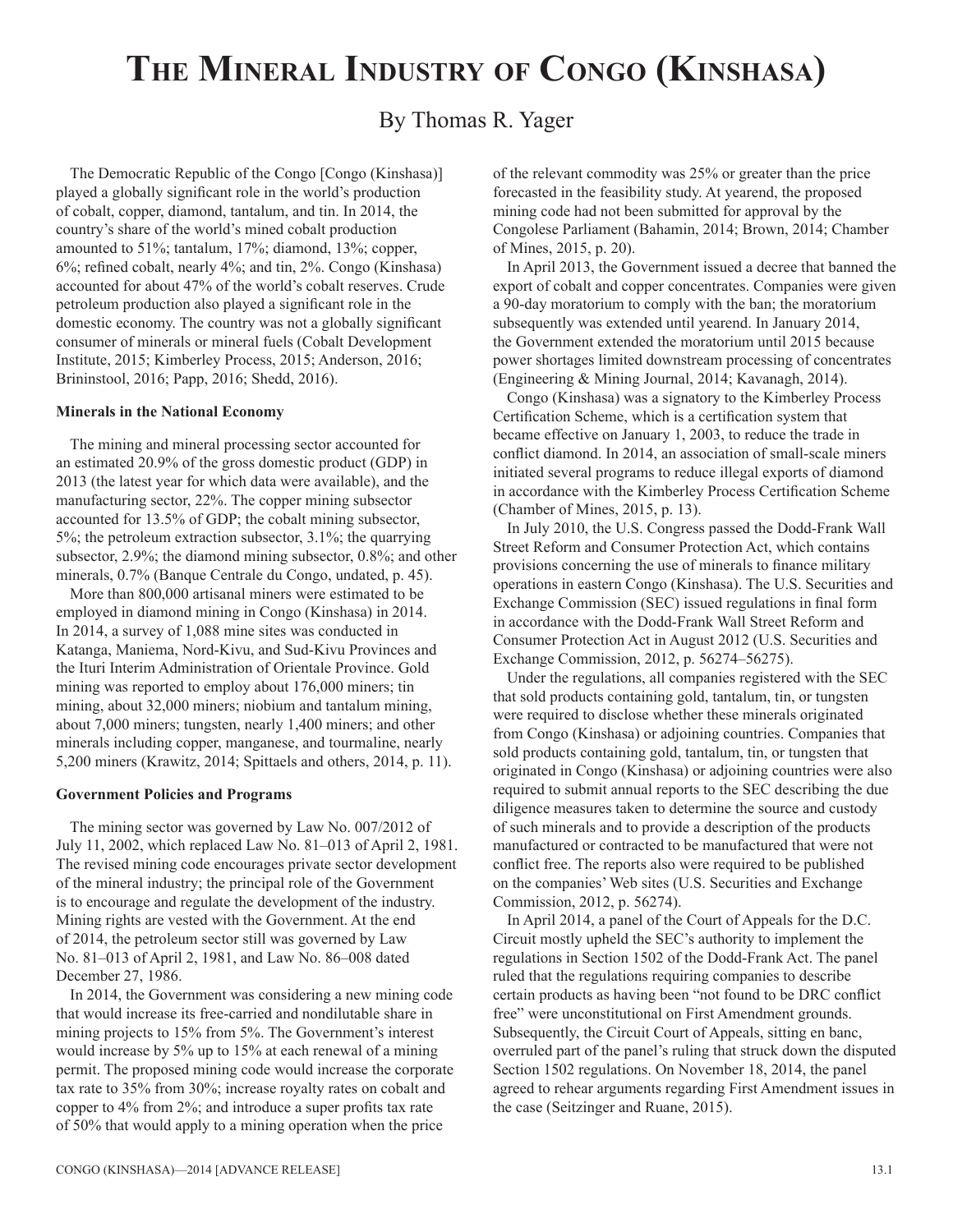In March 2011, the Government of Katanga Province and the International Tin Research Institute (ITRI) started the ITRI Tin Supply Chain Initiative (iTSCI), which is a traceability mechanism for domestically produced tantalum, tin, and tungsten to meet end users' requirements under the Dodd-Frank Wall Street Reform and Consumer Protection Act and Organisation for Economic Co-operation and Development due diligence guidelines. By the end of 2014, 232 mine sites were covered by iTSCI in Katanga Province, of which 144 were active (International Tin Research Institute, 2015b, p. 3).

In Maniema Province, 164 mine sites were covered by iTSCI at the end of 2014, of which 140 were active. Mine sites were covered in the Kalio, Pangi, and Punia Territories. In Sud-Kivu Province, 29 mine sites were covered at yearend, of which 26 were active. Mine sites were covered in the Idjwi, Kalehe, Mwenga, Uvira, and Walungu Territories. In Nord-Kivu Province, 15 mine sites were covered at yearend, all of which were active. Mine sites were covered in the Masisi Territory (International Tin Research Institute, 2015b, p. 3).

As of May 2014, armed groups reportedly were present at 591 mine sites in eastern Congo (Kinshasa). Armed groups reportedly engaged in illegal taxation of miners at 507 mine sites, and practiced forced labor at 46 mine sites (Spittaels and others, 2014, p. 21).

#### **Production**

In 2014, the production of niobium increased by 83%; gold, by an estimated 82%; tantalum, by an estimated 73%; tin, by 44%; refined copper and sulfuric acid, by 30% each; germanium, by an estimated 17%; zinc, by 14%; and mined cobalt, by an estimated 11%. Between 2010 and 2014, refined copper output increased by 241%; gold, by an estimated 158%; mined copper, by an estimated 145%; niobium, by an estimated 110%; and tantalum by an estimated 79%. In 2014, silver production decreased by 89%; tungsten, by an estimated 78%; cement, by 26%; and diamond, by 12%. Between 2010 and 2014, refined cobalt production decreased by 32% (table 1).

#### **Structure of the Mineral Industry**

La Générale des Carrières et des Mines (Gécamines), which was a state-owned company, produced cobalt and copper. Other cobalt and copper mining companies were privately owned; Gécamines held shares of between 5% and 40% in numerous operations. Private companies held majorty shares in the cement producers; Gécamines held a 49.73% share in Ciment et Matériaux du Katanga. The Government held an 80% share in the large-scale diamond producer Société Minière de Bakwanga (MIBA). Artisanal and small-scale miners accounted for most of the country's output of diamond, niobium, tantalum, tin, and tungsten. Artisanal and small-scale miners also played a significant role in the country's cobalt and gold mine production.

#### **Mineral Trade**

Total reported exports were valued at \$10.9 billion in 2013, and imports, \$10 billion. Copper accounted for 68% of the total value of the country's exports; cobalt, 17%; crude petroleum, 8%; diamond, 2%; and gold, 1%. Other mineral exports

included germanium, niobium, tantalum, tin, tourmaline, and tungsten. Cobalt was exported to countries including China and Finland; copper, to countries including China and the United States; gold, to countries including the United Arab Emirates; and tin, to countries including Malaysia. Mineral fuels accounted for about 10% of total imports in 2013 (Banque Centrale du Congo, undated, p. 174–175).

In 2014, the share of copper and cobalt production that was refined prior to export was 86% and 5%, respectively. Additional cobalt and copper mine production was exported after processing to intermediate products, such as cobalt carbonate, cobalt hydroxide, and black copper. Most or all Congolese diamond, niobium, tantalum, tin, and tungsten production was exported prior to downstream processing (table 1).

#### **Commodity Review**

#### *Metals*

**Cobalt, Copper, and Silver.**—In 2014, output at the Tenke Fungurume Mine was 202,648 metric tons (t) of refined copper and 13,334 t of contained cobalt in hydroxide compared with 209,774 t of refined copper and 12,751 t of contained cobalt in 2013. Production exceeded the mine's rated capacity of 195,000 metric tons per year (t/yr) of refined copper; the rated capacity of cobalt in cobalt hydroxide was 15,000 t/yr. In 2015, sales volumes were expected to be 202,000 t of refined copper and 14,500 t of contained cobalt. Tenke Fungurume was a joint venture of Freeport McMoran Copper & Gold Inc. of the United States (56%), Lundin Mining Corp. of Canada (24%), and Gécamines (20%) (Lundin Mining Corp., 2015, p. 23).

In 2013, Mutanda Mining SPRL (Glencore plc of Switzerland, 69%, and Fleurette Properties Ltd., 31%) increased the capacity of its copper solvent extraction and electrowinning (SX-EW) plant at the Mutanda Mine to 200,000 t/yr from 110,000 t/yr in 2012. The capacity of cobalt in hydroxide was 23,000 t/yr. In 2014, output at Mutanda was 197,100 t of copper, of which about 196,300 t was refined. In 2013, production was 150,600 t of copper, of which about 142,500 t was refined. Cobalt output in concentrate and hydroxide increased to about 14,400 t in 2014 from 13,700 t in 2013 (Hack, 2013; Kibawa, 2014, 2015; Glencore plc, 2015, p. 13).

Katanga Mining Ltd. of Switzerland produced copper and cobalt at the KOV open pit mine, the KTO underground mines, and the Luilu refinery. In 2014, production was 157,016 t of refined copper and 2,784 t of cobalt metal compared with 87,479 t of refined copper and 2,297 t of cobalt metal in 2013. Katanga also produced 48,713 t of copper in concentrate in 2013; the company stopped concentrate sales in 2013 because of increased export taxes and capacity expansions at Luilu. In 2014, higher production was primarily attributable to increased ore mined at the KOV Mine. Output was limited by power supply interruptions (Katanga Mining Ltd., 2014, p. 6, 10–11; 2015, p. 6–9, 13).

At the end of 2014, Luilu's capacity of refined copper was 300,000 t/yr compared with 200,000 t/yr at the end of 2013. Katanga planned to produce 242,000 t of refined copper in 2015, 274,000 t in 2016, 286,000 t in 2017, and 301,000 t in 2018. Increased production would be partially attributable to the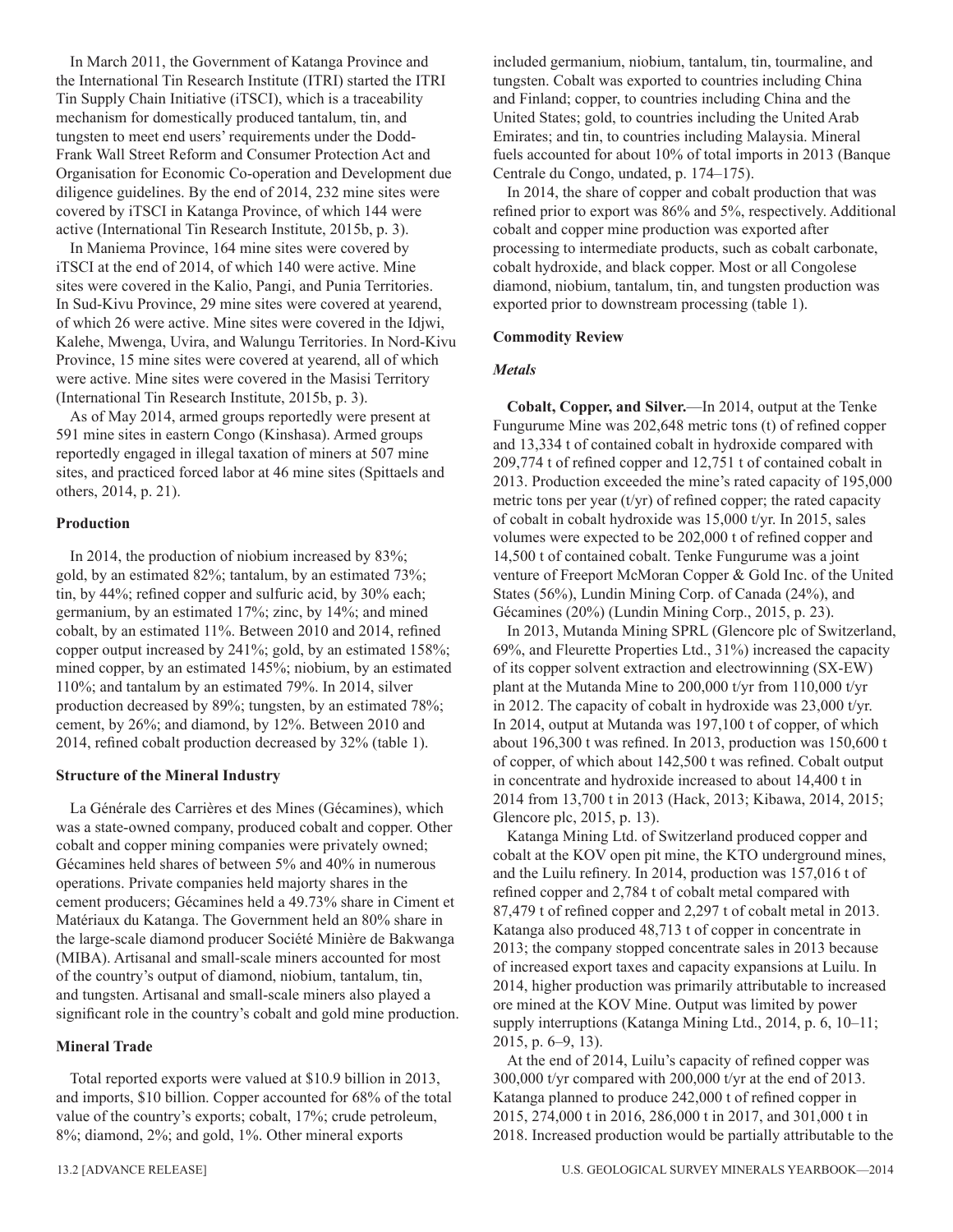opening of the T17 Underground Mine. Katanga also planned to increase its cobalt capacity to 13,000 t/yr; it was unclear whether the expansion was completed at yearend (Mistakidis, 2014, p. 10, 15; Tredway, 2014; Katanga Mining Ltd., 2015, p. 4).

Boss Mining SPRL [Eurasian Natural Resources Corp. Ltd. (ENRC) of the United Kingdom, 70%, and Gécamines, 30%] produced copper and cobalt at the Mukondo Mountain Mine and the Luita SX-EW plant. ENRC started mining at the Comide Mine in 2013. Total copper output at Boss and Comide was about 51,800 t in 2013; cobalt production at Boss was about 9,700 t in 2013. In 2014, total copper and cobalt production decreased by about 4% each. Refined copper production at Luita increased to 31,518 t in 2014 from 28,985 t in 2013 (Eurasian Natural Resources Corp. Ltd., 2014, p. 14; Kibawa, 2014, 2015).

ENRC produced 33,300 t of copper in concentrate at the Frontier Mine in 2013; production increased by an estimated 28% in 2014. Output was expected to increase subsequently to 80,000 t/yr. ENRC planned to invest more than \$1 billion on increasing total production at its Congolese operation to 200,000 t/yr by 2017 (Bahamin, 2013; Eurasian Natural Resources Corp. Ltd., 2014, p. 14; Kibawa, 2014, 2015).

MMG Ltd. of China operated the Kinsevere Mine and SX-EW plant. The company produced 69,624 t of refined copper at Kinsevere in 2014 compared with 62,076 t in 2013; output exceeded the original nameplate capacity of 60,000 t/yr. The company planned to produce between 65,000 and 70,000 t of refined copper at Kinsevere in 2015 (MMG Ltd., 2015).

Gécamines operated the Kamfundwa, Kamoya Central, Kamoya South, Kilamusembu, and Shangalowe Mines. The company planned to increase its production to 100,000 t/yr by 2015. Actual production was about 16,000 t in 2014 compared with 40,706 t of copper in 2013. Refined copper production decreased to 11,559 t in 2014 from 15,456 t in 2013, and cobalt metal, to 75 t from a revised 470 t. Gécamines also operated the Luiswishi Mine, which had a capacity of 10,000 t/yr of copper and 4,000 t/yr of cobalt (Engineering & Mining Journal, 2013a; Kibawa, 2014, 2015).

Gécamines' and joint-venture partner Enterprise Generale Malta Forrest SPRL (EGMF) produced cobalt and copper at La Société pour le Traitement du Terril de Lubumbashi's (STL) Big Hill tailings treatment plant at Lubumbashi. STL's capacity was about 5,500 t/yr of cobalt and 3,500 t/yr of copper. Cobalt production was 5,076 t between September 2013 and August 2014 (Construire L'avenir, 2014).

Ruashi Mining SPRL (Jinchuan Group of China, 75%) produced cobalt and copper from the Ruashi Mine; refined copper and cobalt hydroxide were produced at the company's SX-EW plant. In 2014, production was 37,170 t of refined copper and 3,885 t of contained cobalt compared with 34,647 t of refined copper and 3,045 t of contained cobalt in 2013. Cobalt production increased because of new drying machinery that reduced moisture content and allowed the mine's output to be sold at higher prices. At yearend, reserves were 9.6 million metric tons (Mt) at grades of 2.28% copper and 0.43% cobalt (Jinchuan Group International Resources Co. Ltd., 2015, p. 12, 21).

In 2014, Jinchuan was engaged in reopening the Kinsenda Mine. The company planned to complete the processing plant in 2015; the beginning of production was delayed from 2015 to 2017 because of flooding of the underground mine works. Planned production was 24,000 t/yr of copper in concentrate. Jinchuan spent \$193 million on reopening Kinsenda in 2014, most of which was allocated to mine and power station construction. Resources at Kinseda were estimated to be 21 Mt at a grade of 5.51% copper (Jinchuan Group International Resources Co. Ltd., 2015, p. 14, 19).

In 2014, Jinchuan completed a feasibility study of a new mine and SX-EW plant at the Musonoi project with favorable results. The company planned to produce 31,000 t/yr of refined copper and 10,000 t/yr of contained cobalt in hydroxide; it was unclear when mining would start. Resources at Musonoi were estimated to be 31.7 Mt at grades of 2.96% copper and 0.91% cobalt. The life of the mine could be more than 20 years. Capital expenditures were estimated to be no more than \$400 million (Jarvis, 2015; Jinchuan Group International Resources Co. Ltd., 2015, p. 15, 19).

Jinchuan was engaged in a prefeasibility study of a new mine at the Lubembe project at the end of 2014. Resources at Lubembe were estimated to be 90.6 Mt at a grade of 1.96% copper (Jinchuan Group International Resources Co. Ltd., 2015, p. 15, 19).

The joint venture of Tiger Resources Ltd. of Australia (60%) and Gécamines (40%) mined copper at the Kipoi Central deposit; output amounted to 29,779 t in 2014. The companies produced 16,222 t copper in concentrate before shutting down the heavy media separation plant in September. Operations started at a new SX-EW plant in May; production of refined copper was 13,557 t by yearend. Tiger planned to produce at the SX-EW plant's full capacity of 25,000 t/yr in 2015. Plans to increase the plant's capacity to 50,000 t/yr were postponed until the refinancing of Tiger's debts, which was scheduled for 2015 (Modern Mining, 2015; Tiger Resources Ltd., 2015, p. 5, 7, 10).

Mawson West Ltd. of Australia operated the Dikulushi Mine near Lake Mweru in Katanga Province. In 2014, Mawson West produced 3,026 t of copper and 6,492 kilograms (kg) of silver compared with 20,948 t of copper and 60,431 kg of silver in 2013 as ore grades and volumes of ore processed decreased. In late 2014, the remaining life of the Dikulushi Mine was estimated to be about one year (Quinn, 2014; Mawson West Ltd., 2015, p. 6).

Mawson West planned to complete construction at the Kapulo project in the first quarter of 2015. Kapulo was likely to produce more than 19,400 t/yr of copper in concentrate from a new mine with an estimated life of about 6 years (Mawson West Ltd., 2015, p. 6).

Chemaf SPRL (a subsidiary of Shalina Resources Ltd. of the United Arab Emirates) produced copper and cobalt at the Etoile Mine and the Usoke Avenue copper SX-EW and cobalt carbonate plants. In 2014, Chemaf produced 15,223 t of refined copper compared with 19,124 t in 2013 and 19,150 t in 2012. Output of cobalt in carbonate and hydroxide increased to 2,006 t in 2014 from 1,170 t in 2013 and 1,278 t in 2012. By 2016, Chemaf planned to increase refined copper capacity to 50,000 t/yr from 31,500 t/yr, and cobalt capacity, to 6,000 t/yr from 2,400 t/yr (Engineering & Mining Journal, 2013a; Shalina Resources Ltd., 2015).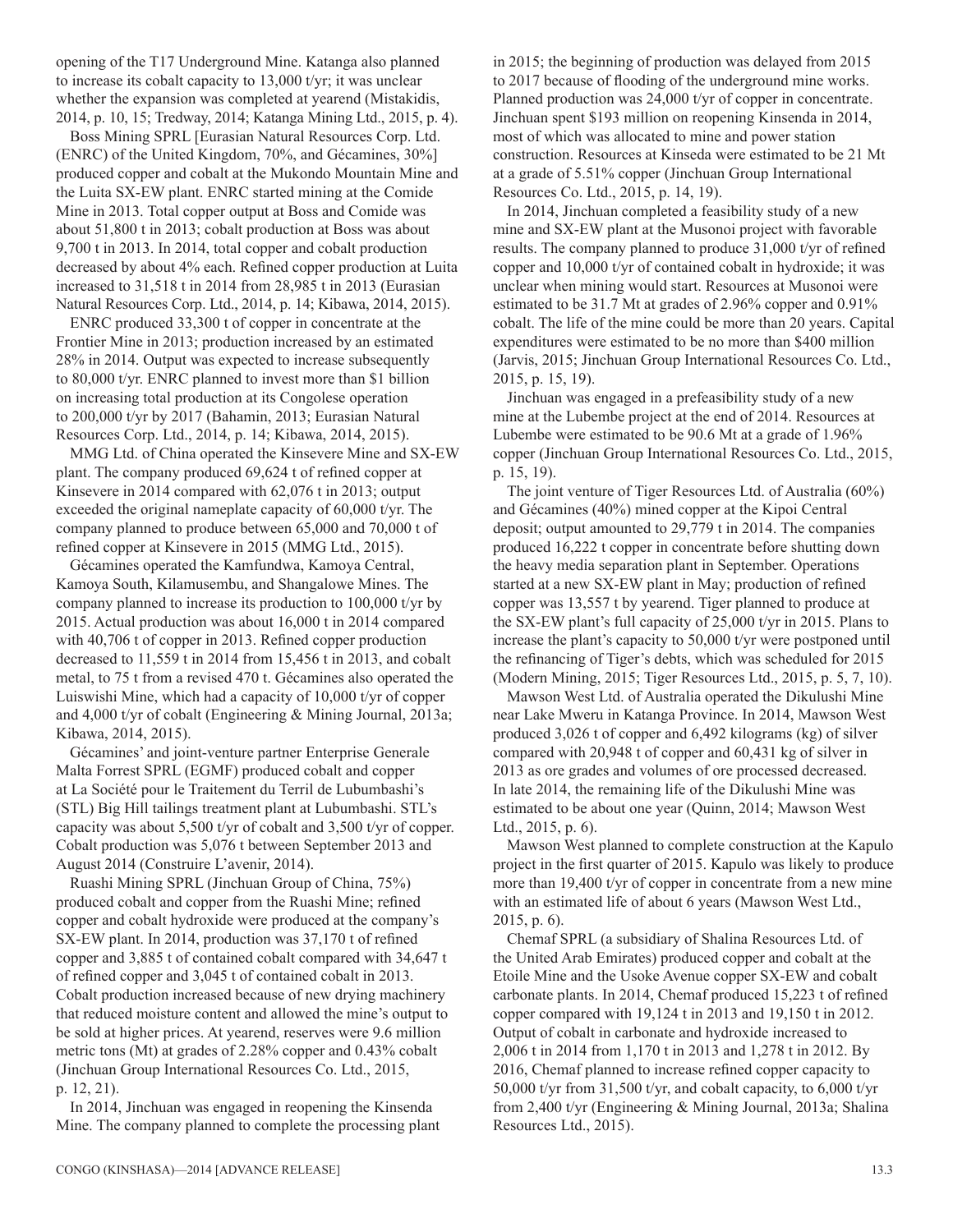Black copper, which is an intermediate product that has a copper content of between 80% and 98%, was produced by numerous companies in Katanga Province. Some companies produced black copper from concentrate produced at their own mines and others sourced concentrate from artisanal miners. In 2014, Congo Dong Fang International Mining SPRL of China produced nearly 31,000 t of copper in black copper; Rubamin SPRL (a subsidiary of Rubamin Ltd. of India), about 12,000 t; and Huachin Mining (HK) Ltd. of Hong Kong, about 6,500 t (Kibawa, 2015).

CDM, La Minière de Kalumbwe Myunga (MKM), Minière du Katanga SPRL (Somika) of India, Shituru Mining Corp. SPRL, and other companies operated small copper refineries. Shituru Mining increased its production of refined copper to 30,437 t in 2014 from 22,636 t in 2013; MKM, to 25,118 t from 14,278 t; and Somika, to 12,114 t from 7,168 t. CNMC-Mabende Metal Leach SPRL and Compagnie Minière de Luisha started operations in 2014; the companies produced 12,870 t and 12,400 t, respectively. Somika's production capacity was 12,000 t/yr of refined copper and 8,000 t/yr of black copper. By 2015, the company planned to increase its production to 50,000 t/yr of copper, most of which was expected to be refined and black copper (Engineering & Mining Journal, 2013a; Kibawa, 2014, 2015).

In 2014, Somika produced about 1,400 t of cobalt; the company's production capacity was 3,000 t/yr of cobalt in hydroxide. Somika was considering the production of cobalt metal. CDM mined about 4,400 t of cobalt; and Metals Mines, about 1,800 t (Engineering & Mining Journal, 2013a; Kibawa, 2014, 2015).

At the end of 2014, Ivanhoe Mines Ltd. of Canada was engaged in a prefeasibility study of a new mine at its Kamoa project. The company completed a new preliminary economic assessment (PEA) in November 2013. Under the PEA, Ivanhoe planned to produce about 100,000 t/yr of copper in concentrate in the first phase of mining. Ivanhoe planned to start the second phase after 5 years of mining; output was likely to be 306,000 t/yr of blister copper. Capital costs in the first phase of the project were estimated to be \$1.4 billion, and in the second phase, an additional \$3.5 billion. Indicated resources were estimated to be 739 Mt at a grade of 2.67% copper. The estimated life of the mine was 30 years (Engineering  $\&$ Mining Journal, 2013b; Northern Miner, 2013; Ivanhoe Mines Ltd., 2015).

**Gold.**—Artisanal and small-scale miners produced gold in the Ituri Interim Administration, Nord-Kivu Province, and Sud-Kivu Province in eastern Congo (Kinshasa). More than 98% of gold exports from artisanal production were undeclared. In 2014, production by artisanal miners in eastern Congo (Kinshasa) was estimated to be between 8,000 and 10,000 kilograms per year (kg/yr) of gold (Spittaels and others, 2014, p. 20).

Artisanal gold miners operated throughout the Ituri Interim Administration. In early 2014, gold mining in Djugu Territory employed 28,000 workers; Mambasa Territory, more than 8,000 workers; Irumu Territory, 6,300 workers; and Aru and Mahagi Territories, a combined total of 5,300 workers. Mining operations in Aru, Djugu, and Mahagi Territories was free from interference by armed groups. In Irumu and

Mambasa Territories, Congolese military units interfered with mining operations (Spittaels and others, 2014, p. 21).

AngloGold Ashanti Ltd. of South Africa and Randgold Resources Ltd. of the United Kingdom started operations at the Kibali Mine in 2013. The companies produced 16,380 kg of gold in 2014 compared with 2,743 kg in 2013. Production was likely to be an average of 18,700 kg/yr during the next 12 years of the mine's life. Reserves at Kibali were estimated to be more than 370 t of contained gold (Projects in Progress, 2014; Randgold Resources Ltd., 2015, p. 6).

Banro Corp. of Canada operated the Twangiza Mine in Sud-Kivu Province; the company produced 3,054 kg of gold in 2014 compared with 2,569 kg of gold in 2013. In the second quarter of 2014, Banro increased the capacity of its processing plant to between 3,400 and 3,700 kg/yr. Output was expected to be between 3,100 and 3,400 kg in 2015. Reserves at Twangiza were estimated to be 22.4 Mt at a grade of 2.28 grams per metric ton (g/t) gold (Baines, 2013; Banro Corp., 2015a, p. 9–10; 2015b).

Banro started mining ore at the new Namoya Mine in Sud-Kivu Province in late December 2013. The company produced 569 kg of gold at Namoya in 2014; planned output was between 2,800 and 3,100 kg for 2015. Average production during the life of the mine was planned to be about 3,900 kg/yr of gold. Reserves at Namoya were estimated to be 20.5 Mt at a grade of 1.92 g/t gold. Banro also estimated that resources at the Lugushwa project were 88.1 Mt at a grade of 1.55 g/t gold; resources at the Kamituga project were estimated to be 7.26 Mt at a grade of 3.94 g/t gold. The company planned limited exploration at Kamituga and Lugushwa in 2015 (Banro Corp., 2015a, p. 8, 11–12; 2015b).

Semi-industrial gold mining operations in rivers in the Ituri Interim Administration were estimated to produce an additional 2,000 kg/yr of gold. Chinese companies involved in semi-industrial mining included Coomid, Fametal, and Gold Dragon Resources. On Concession 40 in the Ituri Interim Administration, which was held by AngloGold Ashanti and state-owned l'Office des Mines d'Or de Kilo-Moto (OKIMO), Chinese companies engaged in gold mining. Some of the operations were operating legally in permit areas held by OKIMO, and others were operating illegally in permit areas held by AngloGold Ashanti (Mthembu-Salter, 2015, p. 18).

In early 2014, Mwana Africa plc of the United Kingdom was considering the development of a new mine at its Zani Kodo project, which had estimated contained gold resources of nearly 93,000 kg. The first phase of mining could start at the rate of 1,200 kg/yr of gold in 2016, and the second phase, at the rate of 6,200 kg/yr in 2017. Zani Kodo was on hold at yearend, which could be attributable to low gold prices (Tassell, 2014; Mthembu-Salter, 2015, p. 11).

In October 2014, Armadale Capital plc of the United Kingdom completed a scoping study with favorable results of a new mine at its Mpokoto project. Armadale Capital planned to complete a feasibility study in 2015. Depending on the results of the study, the company could start construction in the second half of 2015 and mining in the first half of 2016. Production was likely to be about 800 kg/yr of gold during the estimated 9-year life of the mine. Resources were estimated to be 21 t of contained gold (Cornish, 2015).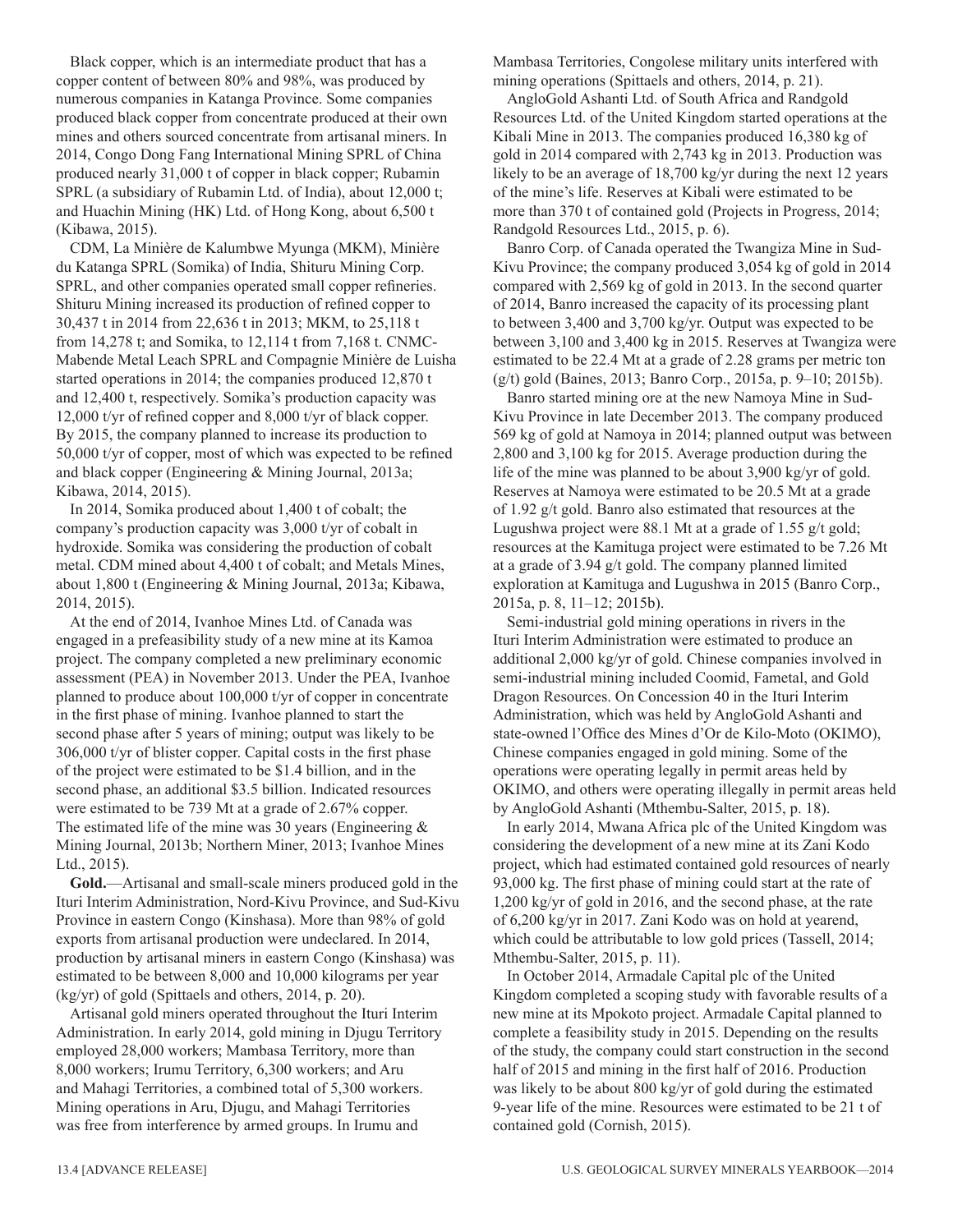**Niobium (Columbium) and Tantalum.**—National production of columbite-tantalite increased to 1,324 t in 2014 from 697 t in 2013. In the first half of 2014, mineral processing facilities in Katanga Province were producing columbite-tantalite at the rate of nearly 500 t/yr. Most niobium and tantalum in Katanga Province was produced from mixed cassiterite and columbite-tantalite ore. In the first half of 2014, mines in Malemba Nkulu Territory accounted for 67% of mixed cassiterite and columbite-tantalite production; Manono Territory 29%; and Nyunzu Territory, 4%. Miners in Dilolo Territory produced columbite-tantalite at the rate of more than 30 t/yr in the first half of 2014. Production increased in the Malemba Nkulu, Manono, and Nyunzu Territories in the first half of 2014 (Chamber of Mines, 2015, p. 8; International Tin Research Institute, 2015a).

**Tin.**—Artisanal and small-scale miners produced cassiterite in Katanga, Maniema, Nord-Kivu, and Sud-Kivu Provinces. Production of cassiterite increased to 10,756 t in 2014 from 7,567 t in 2013. In the first half of 2014, mineral processing facilities in Katanga Province were producing cassiterite at the rate of about 3,900 t/yr. The Mitwaba Territory accounted for about 900 t/yr of cassiterite output in Katanga Province in the first half of 2014; the Malemba Nkulu Territory, about 870 t/yr; the Lubudi Territory, about 500 t/yr; and the Bukama/ Luena Territory, about 370 t/yr. Cassiterite was also produced from mixed cassiterite and columbite-tantalite ores in Katanga Province. Production increased in the Lubudi, Malemba Nkulu, and Mitwaba Territories in the first half of 2014. In Maniema Province, mines in Pangi Territory were producing at the rate of more than 1,400 t/yr in the first half of 2014, and the Punia Territory, nearly 300 t/yr (Chamber of Mines, 2015, p. 8; International Tin Research Institute, 2015a).

Mining Mineral Resources (MMR), which was a subsidiary of Somika, purchased cassiterite, columbite-tantalite, and wolframite from artisanal miners. In 2012, MMR and jointventure partner Malaysian Smelting Corporation Berhad of Malaysia completed a new tin smelter in Lubumbashi with a capacity of 3,600 t/yr. At the end of 2014, production had not started because of the lack of a reliable power supply. African Smelting Group SPRL completed a new smelter at Sake in Nord-Kivu Province in 2013. In July 2014, the company received Government approval to smelt tin. It was unclear whether the plant was operating at yearend (Kabwelulu, 2014; Malaysian Smelting Corporation Berhad, 2014, p. 22; 2015, p. 20).

In late 2014, Alphamin Resources Corp. of Mauritius was considering the development of a new mine at the Mpama North deposit, which was part of the Bisie project in Nord-Kivu Province. Depending on the results of a feasibility study that Alphamin planned to complete by the end of 2015, mining could start at Mpama North by 2017. Planned production was about 13,500 t/yr of tin concentrate for the first 3 years of mining. Starting in 2020, Alphamin planned to produce about 15,000 t/yr of tin metal from a new smelter at Mpama North. Production of tin metal was likely to decrease to about 11,800 t/yr starting in 2024. Resources at Mpama North were estimated to be 4.01 Mt at a grade of 3.52% tin (Alphamin Resources Corp., 2014; 2015, p. 9–10).

**Tungsten.**—In recent years, wolframite was mined in Katanga, Nord-Kivu, and Sud-Kivu Provinces. National production of wolframite decreased to 25 t in 2014 from 115 t in 2013. Output decreased in Kyenze Sector in Katanga Province during the first half of 2014 (Chamber of Mines, 2015, p. 8; International Tin Research Institute, 2015a).

#### *Industrial Minerals*

**Cement.**—National cement production decreased to 329,505 t in 2014 from 446,610 t in 2013. HeidelbergCement AG of Germany held a 70% share in Interlacs and a 55% share in Cimenterie du Lukala (CILU), which had a combined capacity of about 500,000 t/yr. In 2014, CILU's actual production was only 64% of its target because of problems with aging equipment. Nova Cimangola of Angola held a 58% share in Cimenterie Nationale SARL, which had a capacity of 300,000 t/yr; the plant was shut down in 2014. In March, Forspak International of China opened a new plant with a capacity of 300,000 t/yr at Dolosie (Banque Centrale du Congo, 2015, p. 3; Construire L'avenir, 2015; International Cement Review, 2015).

Lucky Cement Ltd. of Pakistan and Groupe Rawji were engaged in a joint venture to build its new Nyuma Ya Akiba plant with a capacity of 1.26 million metric tons per year (Mt/yr). The companies planned to complete the plant at Songololo in Bas-Congo Province by 2016. PPC Ltd. of South Africa and Barnet Group planned to complete a new plant with a capacity of 1 Mt/yr in Bas-Congo Province by the fourth quarter of 2016. Nova Cimangola reportedly planned to expand the capacity of its plant to 1 Mt/yr; it was unclear when the project would be completed (International Cement Review, 2014, 2016).

**Diamond.**—Artisanal and small-scale miners accounted for most of the output of diamond in Congo (Kinshasa); the majority of artisanal and small-scale diamond mining was in Kasai-Occidental and Kasai-Oriental Provinces. In 2014, artisanal and small-scale diamond production totaled 14.7 million carats compared with nearly 16.7 million carats in 2013. Decreased production may be attributable to the Government's new system of issuing mining permits for artisanal miners that reduced the areas available for diamond mining (Research and Markets, 2014; Banque Centrale du Congo, [undated], p. 2).

MIBA mined mostly industrial and near-gem-quality diamond at Mbuji-Mayi in Kasai-Oriental Province. In 2014, MIBA's production from its alluvial deposits was 289,600 carats compared with 174,000 carats in 2013. The company faced numerous problems including illegal mining on its concession, insufficient financing for its expansion plans, and power supply interruptions (Chamber of Mines, 2015, p. 13).

In late 2014, Societe Anhui-Congo d'Investissment Minier SPRL (SACIM) (Anhui Foreign Economic Construction Group of China, 50%, and Government-owned Société Congolaise d'Investissment Minier, 50%) announced plans to restart production at the Tshibwe Mine in Kasai-Oriental Province. Production at Thsibwe was likely to be about 600,000 carats per year. The estimated cost of the project was \$100 million, which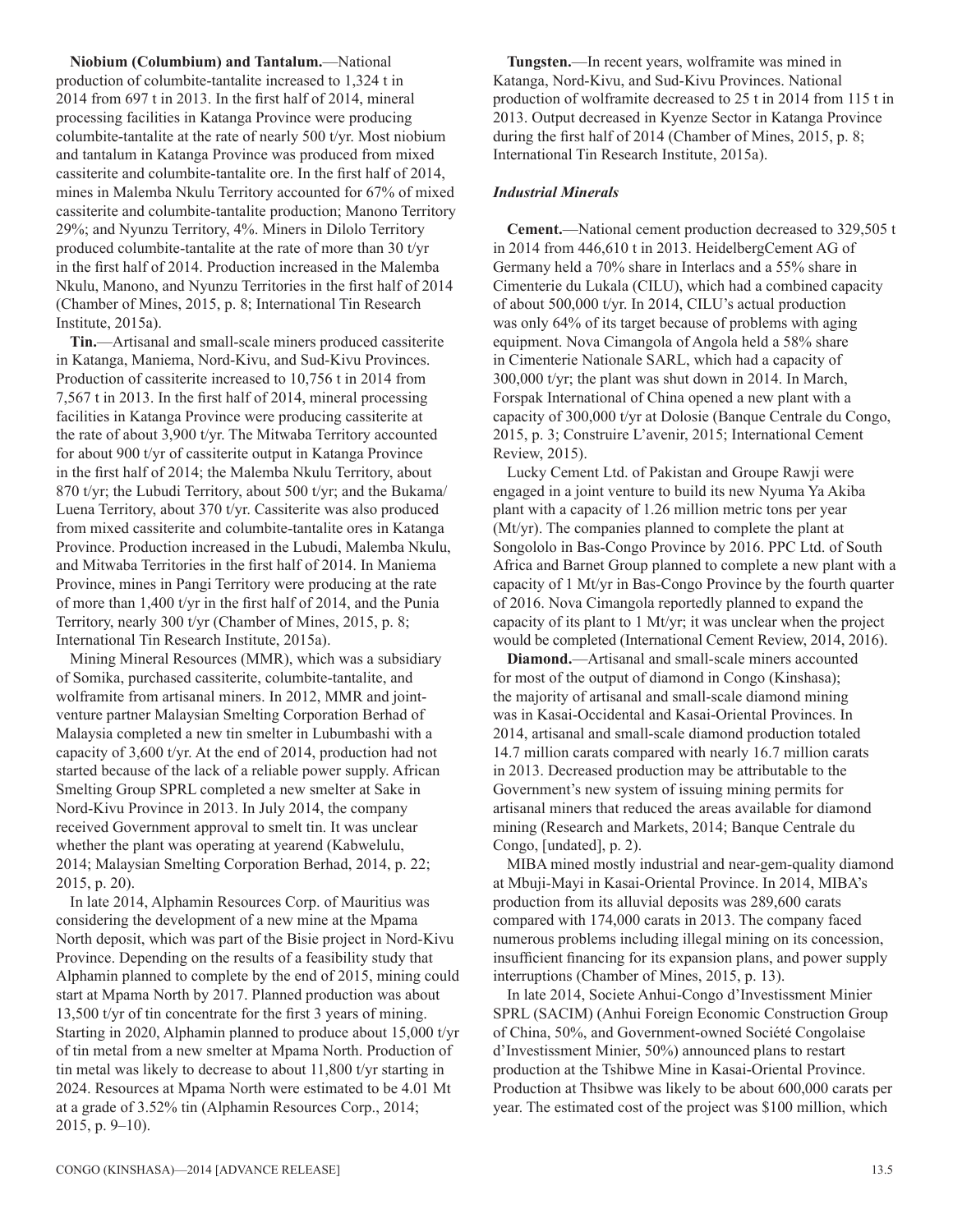included road construction and a new hydroelectric power station (Africa Project Newsletter, 2014).

Nickel Mountain Group AB of Sweden held exploitation and small mining licenses for the Longatshimo River and the Tshikapa River projects. The development of the projects was put on hold in early 2013; Nickel Mountain spun off its Congolese assets into a separate company called African Diamonds AB in 2014 (Nickel Mountain Group AB, 2015, p. 1).

#### *Mineral Fuels*

**Coal.**—Gecamines reopened the Luena Mine in 2011 and produced small amounts of coal. In early 2014, the company was engaged in a feasibility study on a new coal-fired power station with a capacity of 500 megawatts. Depending on the results of the study, construction could start in 2015 and power generation, in 2017 (Crowley and Kavanagh, 2014).

#### **Outlook**

Cobalt and copper output in Congo (Kinshasa) are expected to increase in the near future. At least 7 companies planned to increase or start copper mining, and at least 4 planned to increase cobalt mining. Gold production is also likely to increase at the Kibali and the Namoya Mines. The Bisie project could increase tin mining starting in 2017 and restart tin refining in 2021. The opening of new plants is expected to result in increased cement production. Diamond mining could also increase because of the expansion at Tshibwe.

The development of these projects depends heavily upon political and economic stability and favorable conditions in world markets. The outlook for gold, niobium, tantalum, tin, and tungsten is particularly dependent upon political stability because of continued civil unrest in eastern Congo (Kinshasa) and upon international concerns about the reported use of minerals to finance military operations. Miners in areas with low levels of compliance with iTSCI are likely to face lower demand and prices for niobium, tantalum, tin, and tungsten.

#### **References Cited**

- Africa Project Newsletter, 2014, Projects—Congo (Democratic Republic): Africa Project Newsletter, issue 234, November, p. 6.
- Alphamin Resources Corp., 2014, Alphamin reports planned share offering: Port Louis, Mauritius, Alphamin Resources Corp. press release, December 5, 1 p.
- Alphamin Resources Corp., 2015, Mining Indaba 2015—Cape Town: Africa Mining Investment Conference, Cape Town, South Africa, February 9–12, 2015, Presentation, 15 p.
- Anderson, C.S., 2016, Tin: U.S. Geological Survey Mineral Commodity Summaries 2016, p. 174–175.
- Bahamin, Poupak, 2013, A step back: Mining Journal, August 16, p. 20–27.
- Bahamin, Poupak, 2014, Laws changing the lay of the land: Mining Journal, January 17, p. 25–27.
- Baines, Julie, 2013, DRC views differ on gold: Mining Review Africa, no. 11, November, p. 40–44.
- Banque Centrale du Congo, 2015, Bulletin mensuel d'informations statistiques: Kinshasa, Democratic Republic of the Congo, Banque Centrale du Congo, June, 74 p.
- Banque Centrale du Congo, [undated], Rapport annuel 2013: Kinshasa, Democratic Republic of the Congo, Banque Centrale du Congo, 308 p.
- Banro Corp., 2015a, Management's discussion and analysis for the year ended December 31, 2014: Toronto, Ontario, Canada, Banro Corp., 30 p.
- Banro Corp., 2015b, Resources & reserves: Banro Corp. (Accessed September 8, 2015, at http://www.banro.com/s/Resources.asp.)
- Brininstool, M.B., 2016, Copper: U.S. Geological Survey Mineral Commodity Summaries 2016, p. 54–55.
- Brown, Nic, 2014, Strong supply line resists jams: Mining Journal, October 10, p. 19–28.
- Chamber of Mines, 2015, Mining industry annual report 2014: Lubumbashi, Congo (Kinshasa), Chamber of Mines, 29 p.
- Cobalt Development Institute, 2015, 2014 production statistics: Cobalt News, v. 15, no. 2, April, p. 3–5.
- Construire L'avenir, 2014, Actualitie des societes: Construire L'avenir, no. 13, September, p. 2.
- Construire L'avenir, 2015, Actualitie des societes: Construire L'avenir, no. 15, January, p. 2.
- Cornish, Laura, 2015, Junior muscle pushes for Mpokoto's 1st gold in 2016: Mining Review Africa, issue 3, March, p. 22–25.
- Crowley, Kevin, and Kavanagh, Michael, 2014, Gecamines seeks power plant by '17 for copper output gain: Bloomberg News, February 4. (Accessed September 7, 2015, at http://www.bloomberg.com/news/articles/2014-02-04/ gecamines-seeks-power-plant-by-17-for-copper-output-gain.)
- Engineering & Mining Journal, 2013a, Exploration and production: Engineering & Mining Journal, v. 214, no. 1, January, p. 59–64.
- Engineering & Mining Journal, 2013b, Ivanhoe planning two-phased development for Kamoa: Engineering & Mining Journal, v. 214, no. 12, December, p. 28, 44.
- Engineering & Mining Journal, 2014, Katanga—DRC's green pearl: Engineering & Mining Journal, v. 215, no. 2, February, p. 102–103.
- Eurasian Natural Resources Corp. Ltd., 2014, Consolidated financial statements 2013: London, United Kingdom, Eurasian Natural Resources Corp. Ltd., 147 p.
- Glencore plc, 2015, Corporate update and production report for the 12 months ended 31 December 2014: Baar, Switzerland, Glencore plc, 20 p.
- Hack, Claire, 2013, Mutanda provides production highlight for Glencore in 2012: Metal Bulletin, no. 9290, February 18, p. 8.
- International Cement Review, 2014, Reconstructing Congo: International Cement Review, July, p. 36–37.
- International Cement Review, 2015, New additions on the map: International Cement Review, January, p. 17–27.
- International Cement Review, 2016, In the starting blocks: International Cement Review, January, p. 16–28.
- International Tin Research Institute, 2015a, iTSCi Democratic Republic of Congo (DRC) data summary—Q1 2012 to Q2 2014—Katanga, South Kivu & Maniema: London, United Kingdom, International Tin Research Institute, unpaginated.
- International Tin Research Institute, 2015b, Status report DRC field operations—July–December 2014: London, United Kingdom, International Tin Research Institute, 20 p.
- Ivanhoe Mines Ltd., 2015, Fact sheet: Vancouver, British Columbia, Canada, Ivanhoe Mines Ltd., 4 p.
- Jarvis, Emily, 2015, Base metal mining at its finest: Africa Outlook, issue 23-24, January–February, p. 80–89.
- Jinchuan Group International Resources Co. Ltd., 2015, Annual report 2014: Hong Kong, China, Jinchuan Group International Resources Co. Ltd., 176 p.
- Kabwelulu, Martin, 2014, Arrete Ministeriel No. 274/Cab. Min/Mines/01/2014 du 04 Jul 2014 portant agrement au titre d'entite de traitment de cassiterite categorie a dans la Province du Nord-Kivu au profit de la societe African Smelting Group SPRL: Kinshasa, Democratic Republic of the Congo, Ministere des Mines, 3 p.
- Katanga Mining Ltd., 2014, Management's discussion and analysis for the three months and years ended December 31, 2013 and 2012: Toronto, Ontario, Canada, Katanga Mining Ltd., 40 p.
- Katanga Mining Ltd., 2015, Management's discussion and analysis for the three months and years ended December 31, 2014 and 2013: Toronto, Ontario, Canada, Katanga Mining Ltd., 37 p.
- Kavanagh, Michael, 2014, Congo postpones ban on mineral exports amid power shortages: Bloomberg News, January 15. (Accessed September 4, 2015, at http://www.bloomberg.com/news/articles/2014-01-15/congo-postpones-banon-mineral-exports-because-of-power-shortage.)
- Kibawa, E.K., 2014, Statisques des notes de debit relatives a la redevance miniere emises de Janvier a Decembre 2013: Lubumbashi, Democratic Republic of the Congo, Province du Katanga Bureau des Mines, 2 p.
- Kibawa, E.K., 2015, Statisques des notes de debit relatives a la redevance miniere emises de Janvier a Decembre 2014: Lubumbashi, Democratic Republic of the Congo, Province du Katanga Bureau des Mines, 2 p.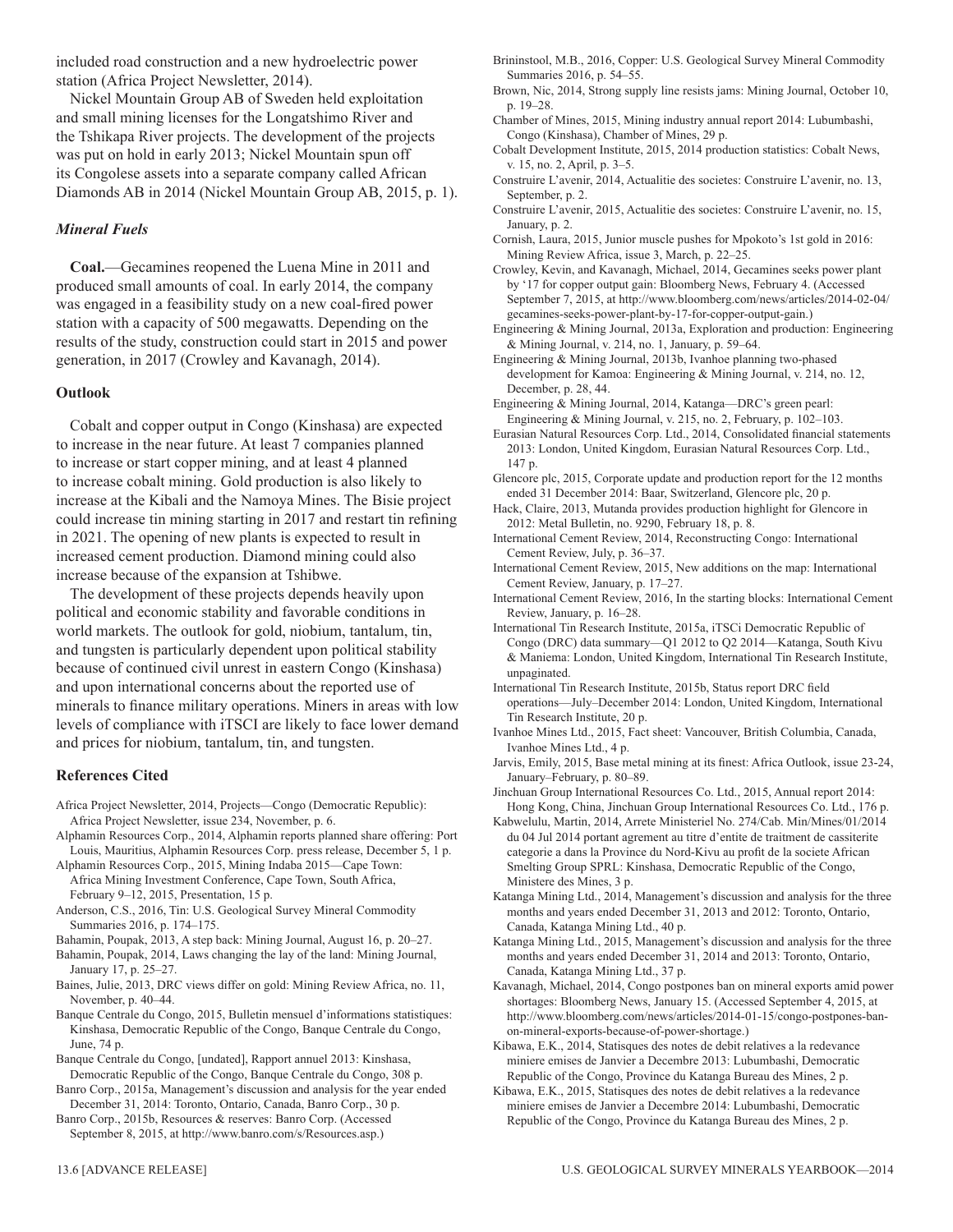Kimberley Process Certification Scheme, 2015, Annual global

summary—2014 production, imports, exports and KPC counts: Kimberley Process Certification Scheme. (Accessed September 9, 2015, at https://kimberleyprocessstatistics.org/static/pdfs/public\_statistics/2014/ 2014GlobalSummary.pdf.)

Krawitz, Avi, 2014, Development diamonds: Diamonds.net, July 11. (Accessed September 10, 2015, at http://www.diamonds.net/News/PrintArticle.aspx? ArticleID=47385& ShowArticle=ucAQXgbOb4aIYG6Ff7hvpco8djKRf1YP.)

- Lundin Mining Corp., 2015, Management's discussion and analysis for the year ended December 31, 2014: Toronto, Ontario, Canada, Lundin Mining Corp., 46 p.
- Malaysian Smelting Corporation Berhad, 2014, Annual report 2013: Kuala Lumpur, Malaysia, Malaysian Smelting Corporation Berhad, 180 p.

Malaysian Smelting Corporation Berhad, 2015, Annual report 2014: Kuala Lumpur, Malaysia, Malaysian Smelting Corporation Berhad, 190 p.

Mawson West Ltd., 2015, Management's discussion and analysis for the three and twelve months ended December 31, 2014: West Perth, Western Australia, Australia, Mawson West Ltd., 22 p.

- Mistakidis, Telis, 2014, Glencore investor day—Copper: Glencore plc, December 10, 51 p. (Accessed August 19, 2015, at http://www.glencore.com/ assets/media/doc/speeches\_and\_ presentations/glencore/2014/GLEN-Investor-Day-2014-Copper-final.pdf.)
- MMG Ltd., 2015, Kinsevere Democratic Republic of Congo fact sheet: Hong Kong, China, MMG Ltd., 2 p.

Modern Mining, 2015, Tiger Resources to postpone Kipoi expansion: Modern Mining, v. 11, no. 1, January, p. 12.

Mthembu-Salter, 2015, Baseline study three—Production, trade and export of gold in Orientale Province, Democratic Republic of Congo: Paris, France, Organisation for Economic Co-operation and Development, 34 p.

Nickel Mountain Group AB, 2015, Annual report for the financial year 2014: Stockholm, Sweden, Nickel Mountain Group AB, 59 p.

Northern Miner, The, 2013, Ivanhoe outlines major copper mine at Kamoa: The Northern Miner, v. 99, no. 44, December 16–22, p. 19.

Papp, J.F., 2016, Tantalum: U.S. Geological Survey Mineral Commodity Summaries 2016, p. 166–167.

Projects in Progress, 2014, Randgold Resources and AngloGold Ashanti's Kibali gold mine: Projects in Progress, September, p. 71.

Quinn, Michael, 2014, Kapulo will carry forward: Mining Journal, September 12, p. 8.

Randgold Resources Ltd., 2015, 2014 Q4 report: Jersey, Channel Islands, United Kingdom, Randgold Resources Ltd., 24 p.

Research and Markets, 2014, Precious metals mining in the Democratic Republic of the Congo to 2020—A focus on the diamond industry: Research and Markets, August. (Accessed September 24, 2014, at http://www.researchandmarkets.com/research/4xs35b/ precious\_metals.)

Seitzinger, M.V., and Ruane, K.A., 2015, Conflict minerals and resource extraction—Dodd-Frank, SEC regulations, and legal challenges: Washington DC, Congressional Research Service, Report No. R43639, April 2, 17 p.

Shalina Resources Ltd., 2015, Investors: Shalina Resources Ltd. (Accessed September 1, 2015, at http://www.shalinaresources.com/investors.html.)

Shedd, K.B., 2016, Cobalt: U.S. Geological Survey Mineral Commodity Summaries 2016, p. 52–53.

Spittaels, Steven, Matthysen, Ken, Weyns, Yannick, Hilgert, Filip, and Bulzomi, Anna, 2014, Analysis of the interactive map of artisanal mining areas in Eastern DR Congo—May 2014 update: Brussels, Belgium, International Peace Information Service, 30 p.

Tassell, Arthur, 2014, Mwana gears up for growth: Modern Mining, v. 10, no. 2, February, p. 26–31.

Tiger Resources Ltd., 2015, 2014 annual report: West Perth, Western Australia, Australia, Tiger Resources Ltd., 96 p.

Tredway, Garteh, 2014, Another elephant joins the herd: Mining Journal, August 15, p. 17–21.

U.S. Securities and Exchange Commission, 2012, 17 CFR parts 240 and 249b conflict minerals; final rule: Federal Register, v. 77, no. 177, September, p. 56274–56365.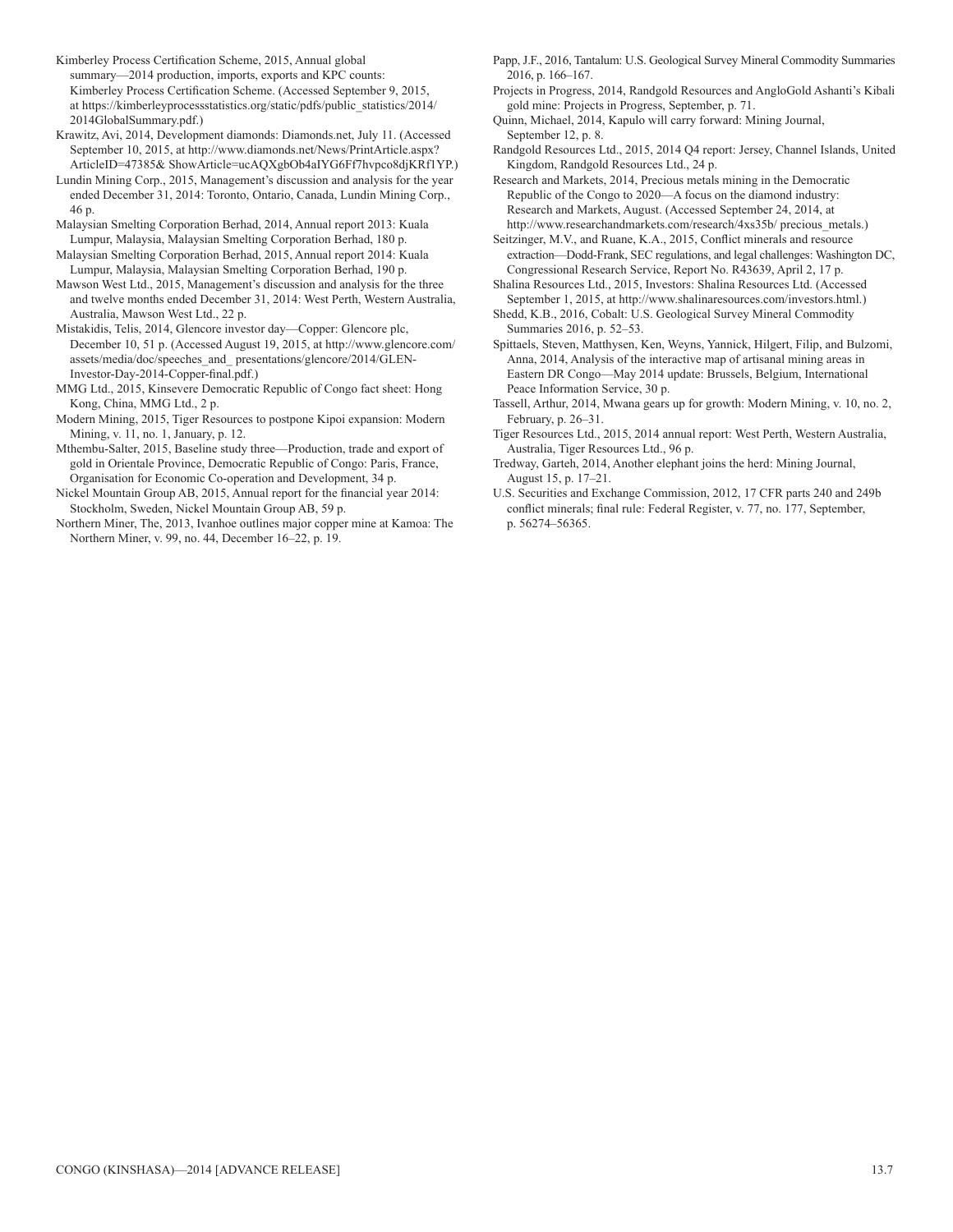#### TaBLE 1 CONGO (KINSHASA): PRODUCTION OF MINERAL COMMODITIES<sup>1</sup>

#### (Metric tons unless otherwise specified)

| Commodity <sup>2</sup>                                       | 2010                     | 2011                  | 2012                  | 2013                  | 2014                     |
|--------------------------------------------------------------|--------------------------|-----------------------|-----------------------|-----------------------|--------------------------|
| <b>METALS</b>                                                |                          |                       |                       |                       |                          |
| Cobalt:                                                      |                          |                       |                       |                       |                          |
| Mine output, Co contente, 3                                  | 60,000                   | 59,000 <sup>r</sup>   | 52,000                | $56,000$ <sup>r</sup> | 62,000                   |
| Metal, Co content <sup>4</sup>                               | 4,222                    | 3,103                 | 3,021                 | $2,777$ <sup>r</sup>  | 2,859                    |
| Copper:                                                      |                          |                       |                       |                       |                          |
| Mine output, Cu content <sup>e</sup>                         | 420,000                  | 530,000               | 660,000               | 970,000               | $1,029,800$ <sup>5</sup> |
| Refined                                                      | 260,759                  | 362,000               | 473,000               | 684,937 r             | 889,921                  |
| kilograms<br>Germanium, mine output, Ge content <sup>e</sup> | 17,000                   | 21,000                | 15,000                | 18,000                | 21,000                   |
| do.<br>Gold, mine output, Au content <sup>e</sup>            | 12,000                   | 12,000                | 14,000                | 17,000                | 31,000                   |
| Niobium (columbium) and tantalum:                            |                          |                       |                       |                       |                          |
| Cassiterite concentrate:                                     |                          |                       |                       |                       |                          |
| Gross weight                                                 | 13,415                   | 9,267                 | 8,018                 | $7,567$ <sup>r</sup>  | 10,756                   |
| Nb content <sup>e</sup>                                      | 130                      | 90                    | 80                    | 70 <sup>r</sup>       | 110                      |
| Ta content <sup>e</sup>                                      | 190                      | 140                   | 120                   | 110 <sup>r</sup>      | 160                      |
| Columbite-tantalite concentrate:                             |                          |                       |                       |                       |                          |
| Gross weight                                                 | 440 6                    | $536^{6}$             | 586 6                 | $697$ <sup>r</sup>    | 1,324                    |
| Nb content <sup>e</sup>                                      | 80                       | 90                    | 100                   | $170$ <sup>r</sup>    | 330                      |
| Ta content <sup>e</sup>                                      | 100                      | 120                   | 130                   | 190 <sup>r</sup>      | 360                      |
| Silver, mine output, Ag content<br>kilograms                 | 6,446                    | 10,080                | 12,342                | 60,431                | 6,492                    |
| Tin, mine output, cassiterite concentrate:                   |                          |                       |                       |                       |                          |
| Gross weight                                                 | 13,415 6                 | 9.267 <sup>6</sup>    | 8,018 6               | $7.567$ <sup>r</sup>  | 10,756                   |
| Sn content <sup>e</sup>                                      | 8,000                    | 5,600                 | 4,800                 | $4,500$ <sup>r</sup>  | 6,500                    |
| Tungsten, mine output, concentrate:                          |                          |                       |                       |                       |                          |
| Gross weight                                                 | 45 6                     | 87 <sup>6</sup>       | 71 <sup>6</sup>       | $115$ <sup>r</sup>    | 25                       |
| W content <sup>e</sup>                                       | 21                       | 41                    | 35                    | $55$ <sup>r</sup>     | 12                       |
| Zinc, mine output, Zn content                                | $10,362$ <sup>r</sup>    | $14,944$ <sup>r</sup> | $11,571$ <sup>r</sup> | $12,806$ <sup>r</sup> | 14,584                   |
| <b>INDUSTRIAL MINERALS</b>                                   |                          |                       |                       |                       |                          |
| Cement, hydraulic                                            | 489,745                  | 457,761               | 413,181 $r$           | 446,610               | 329,505                  |
| Diamond:7                                                    |                          |                       |                       |                       |                          |
| thousand carats<br>Artisanal                                 | $16,964$ <sup>r</sup>    | $17,601$ <sup>r</sup> | $19,154$ <sup>r</sup> | $16,653$ <sup>r</sup> | 14,663                   |
| Large-scale<br>do.                                           | $\overline{\phantom{a}}$ | $244$ <sup>r</sup>    | 569                   | $174$ <sup>r</sup>    | 290                      |
| Total<br>do.                                                 | $16,964$ <sup>r</sup>    | 17,845 r              | 19,723 r              | $16,827$ <sup>r</sup> | 14,953                   |
| Stone, crushed                                               | 692,100 <sup>r</sup>     | 700,300 r             | 734,300 r             | 747,700 r             | 750,000 e                |
| Sulfuric acid <sup>e</sup>                                   | 850,000                  | 1,200,000             | 1,600,000             | 2,300,000             | 3,000,000                |
| MINERAL FUELS AND RELATED MATERIALS                          |                          |                       |                       |                       |                          |
| Coal, bituminous                                             | $-$ e                    | 1,469                 | 3,870                 | 4,000 e               | 4,000 e                  |
| thousand 42-gallon barrels<br>Petroleum, crude               | 8,628                    | 8,558                 | 8,545                 | 8,351                 | 8,355                    |

<sup>e</sup> Estimated; estimated data are rounded to no more than three significant digits; may not add to totals shown. <sup>r</sup> Revised. do. Ditto. -- Zero.

<sup>1</sup>Table includes data available through September 11, 2015.

<sup>2</sup>In addition to the commodities listed, tourmaline and crude construction materials, including brick clay,were produced, but available information was inadequate to make reliable estimates of output.

<sup>3</sup>Includes mine production and reprocessed tailings.

<sup>4</sup>Salable refined production only; excludes white alloy and matte.

<sup>5</sup>Reported data.

<sup>6</sup>Reported exports.

<sup>7</sup>An estimated 20% of total diamond is gem quality; the majority of production is from artisanal mining.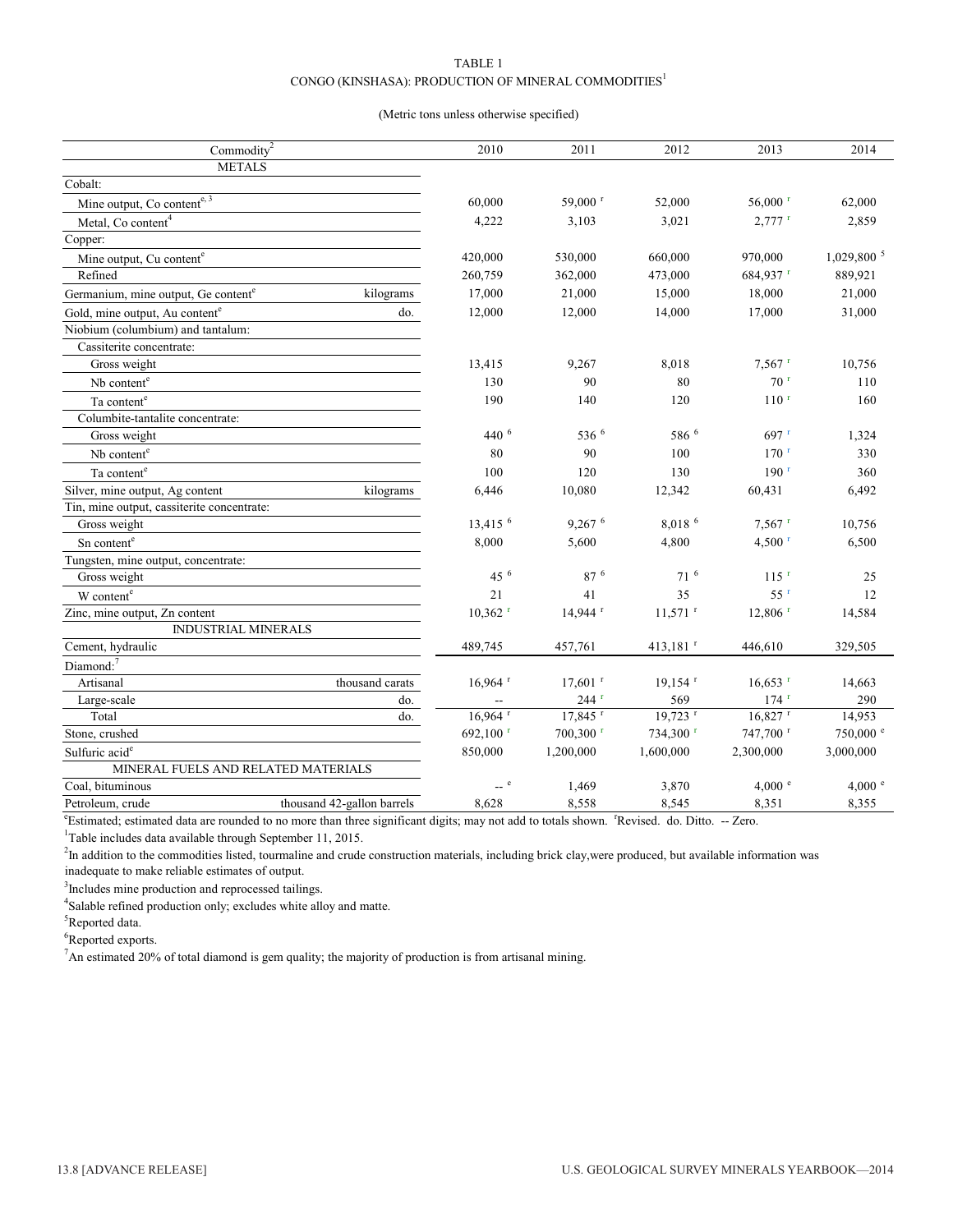#### TaBLE 2 CONGO (KINSHASA): STRUCTURE OF THE MINERAL INDUSTRY IN 2014

(Metric tons unless otherwise specified)

|                    | Major operating companies                             |                                                                         |                                                     |
|--------------------|-------------------------------------------------------|-------------------------------------------------------------------------|-----------------------------------------------------|
| Commodity          | and major equity owners                               | Location of main facilities                                             | Annual capacity                                     |
| Cement             | Cimenterie de Lukala (HeidelbergCement AG,<br>55%)    | Lukala plant near Kinshasa                                              | 420,000.                                            |
| Do.                | Cimenterie Nationale SARL (Nova                       | Kimpese plant, 40 kilometers south of                                   | 300,000.                                            |
|                    | Cimangola, 58%)                                       | Kinshasa <sup>1</sup>                                                   |                                                     |
| Do.                | Forspak International                                 | Plant at Dolosie                                                        | 300,000.                                            |
| Do.                | Ciment et Matériaux du Katanga [Enterprise            | Lubudi plant, between Likasi and Kolwezi,                               | 87,000.                                             |
|                    | Malta Forrest SPRL (EGMF), 50.27%, and                | Katanga Province                                                        |                                                     |
|                    | Générale des Carrières et des Mines                   |                                                                         |                                                     |
|                    | (Gécamines), 49.73%]                                  |                                                                         |                                                     |
| Do.                | Interlacs (HeidelbergCement AG, 70%)                  | Kabimba plant near Lubumbashi                                           | 50,000.                                             |
| Do.                | do.                                                   | Katana plant in Sud-Kivu Province <sup>1</sup>                          | 25,000.                                             |
| Copper and cobalt: |                                                       |                                                                         |                                                     |
| Mine               | Katanga Mining Ltd. [Glencore International           | KOV and KTO Mines                                                       | $250,000^{\circ}$ copper;                           |
|                    | AG, 75.2%, and Générale des Carrières et              |                                                                         | $8,000^{\circ}$ cobalt.                             |
|                    | des Mines (Gécamines), 24.8%]                         |                                                                         |                                                     |
| Do.                | Mutanda Mining SPRL (Glencore Xstrata plc,            | Mutanda Mine                                                            | $200,000^{\circ}$ copper;                           |
|                    | 69%, and Fleurette Properties Ltd., 31%)              |                                                                         | $23,000^{\circ}$ cobalt.                            |
| Do.                | Tenke Fungurume Mining SARL [Freeport                 | Tenke Fungurume Mine                                                    | 195,000 copper in ore;                              |
|                    | McMoran Copper & Gold Inc., 56%;                      |                                                                         | 15,000 cobalt in ore.                               |
|                    | Lundin Mining Corp., 24%; and Générale                |                                                                         |                                                     |
|                    | des Carrières et des Mines (Gécamines), 20%]          |                                                                         |                                                     |
| Do.                | Eurasian Natural Resources Corp. plc (ENRC)           | Frontier Mine                                                           | 80,000 copper.                                      |
| Do.                | Boss Mining SPRL [Eurasian Natural Resources          | Mukondo Mountain Mine                                                   | $40,000^{\circ}$ copper;                            |
|                    | Corp. plc, 70%, and Générale des Carrières            |                                                                         | $10,000^{\circ}$ cobalt.                            |
|                    | et des Mines (Gécamines), 30%]                        |                                                                         |                                                     |
| Do.                | Eurasian Natural Resources Corp. plc (ENRC)           | Comide Mine                                                             | $30,000^{\circ}$ copper.                            |
| Do.                | MMG Ltd.                                              | Kinsevere Mine                                                          | 70,000 copper.                                      |
| Do.                | La Générale des Carrières et des Mines<br>(Gécamines) | Kamfundwa, Kamoya Central, Kamoya<br>South, Kilamusembu, and Shangalowe | $50,000^{\circ}$ copper;<br>$2,500^{\circ}$ cobalt. |
|                    |                                                       | Mines                                                                   |                                                     |
| Do.                | Compagnie Minière du Sud Katanga                      | Luiswishi Mine near Lubumbashi                                          | 10,000 copper;                                      |
|                    | [subsidiary of La Générale des Carrières et           |                                                                         | 4,000 cobalt.                                       |
|                    | des Mines (Gécamines)]                                |                                                                         |                                                     |
| Do.                | Congo Dong Fang International Mining sprl             | do.                                                                     | $45,000^{\circ}$ copper;                            |
|                    | Ruashi Mining SPRL [Metorex Group, 75%                | Ruashi Mine                                                             | $4,400^{\circ}$ cobalt.                             |
| Do.                | (subsidiary of Jinchuan Group)]                       |                                                                         | 38,000 copper;<br>5,000 cobalt.                     |
|                    | Chemaf SPRL (subsidiary of Shalina                    | Etoile Mine                                                             |                                                     |
| Do.                | Resources Ltd.)                                       |                                                                         | $31,500^{\circ}$ copper;<br>$2,400^{\circ}$ cobalt. |
| Do.                | Shituru Mining Corp. SPRL                             | Mines in Katanga Province                                               | $30,000^{\circ}$ copper.                            |
| Do.                | Tiger Resources Ltd., 60%, and La Générale            | Kipoi Mine                                                              | 25,000 copper.                                      |
|                    | des Carrières et des Mines (Gécamines), 40%           |                                                                         |                                                     |
| Do.                | Société Minière du Katanga SPRL (Somika)              | do.                                                                     | $20,000^{\circ}$ copper;                            |
|                    |                                                       |                                                                         | 3,000 cobalt.                                       |
| Do.                | Anvil Mining Congo SARL (Mawson West                  | Dikulushi Mine                                                          | 20,000 copper.                                      |
|                    | Ltd., $90\%$ )                                        |                                                                         |                                                     |
| Do.                | La Société pour le Traitement du Terril de            | Big Hill tailings treatment plant at                                    | $3,500$ copper;                                     |
|                    | Lubumbashi (STL) [Enterprise Générale                 | Lubumbashi                                                              | 5,500 cobalt.                                       |
|                    | Malta Forrest SPRL (EGMF), 70%, and La                |                                                                         |                                                     |
|                    | Générale des Carrières et des Mines                   |                                                                         |                                                     |
|                    | (Gécamines), 30%]                                     |                                                                         |                                                     |
| Do.                | <b>Metals Mines</b>                                   | Mines in Katanga Province                                               | $2,000^{\circ}$ cobalt.                             |
| Black copper       | Congo Dong Fang International Mining SPRL             | Plant in Lubumbashi                                                     | $30,000^{\circ}$ copper.                            |
| Do.                | Rubamin SPRL                                          | Plant in Likasi                                                         | 20,000 copper.                                      |
| Do.                | Société Minière du Katanga SPRL (Somika)              | Plant near Lubumbashi                                                   | 8,000 copper.                                       |
| Do.                | Huachin Metal Leach                                   | Plant in Katanga Province                                               | $7,000^{\circ}$ copper.                             |
|                    |                                                       |                                                                         |                                                     |

See footnotes at end of table.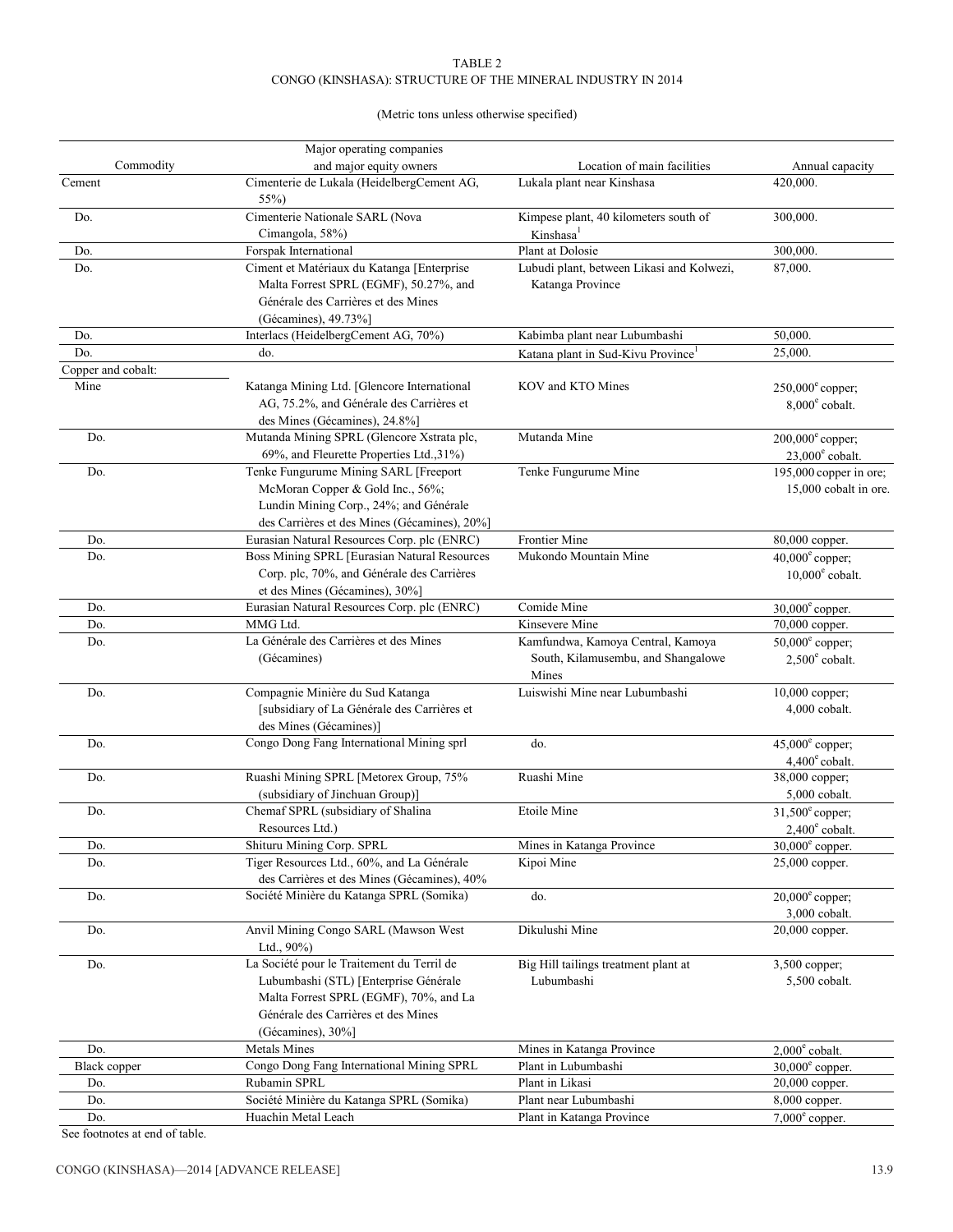#### TaBLE 2—Continued CONGO (KINSHASA): STRUCTURE OF THE MINERAL INDUSTRY IN 2014

#### (Metric tons unless otherwise specified)

|                              |           | Major operating companies                                                                                               |                                                                                                                   |                                        |
|------------------------------|-----------|-------------------------------------------------------------------------------------------------------------------------|-------------------------------------------------------------------------------------------------------------------|----------------------------------------|
| Commodity                    |           | and major equity owners                                                                                                 | Location of main facilities                                                                                       | Annual capacity                        |
| Copper and cobalt-Continued: |           |                                                                                                                         |                                                                                                                   |                                        |
| Refinery                     |           | Katanga Mining Ltd.                                                                                                     | Luilu plant                                                                                                       | 300,000 copper;<br>8,000 cobalt.       |
| Do.                          |           | Mutanda Mining SPRL                                                                                                     | Mutanda plant                                                                                                     | 200,000 copper.                        |
| Do.                          |           | Tenke Fungurume Mining SARL                                                                                             | Tenke Fungurume plant                                                                                             | 195,000 copper.                        |
| Do.                          |           | MMG Ltd.                                                                                                                | Kinsevere plant                                                                                                   | 70,000 copper.                         |
| Do.                          |           | <b>Boss Mining SPRL</b>                                                                                                 | Luita plant near Lubumbashi                                                                                       | 40,000 copper.                         |
| Do.                          |           | Ruashi Mining SPRL                                                                                                      | Ruashi plant                                                                                                      | 38,000 copper.                         |
| Do.                          |           | Chemaf SPRL                                                                                                             | Usoke plant in Lubumbashi                                                                                         | 31,500 copper.                         |
| Do.                          |           | Congo International Mining Corp.                                                                                        | Plant in Katanga Province                                                                                         | 30,000 copper.                         |
| Do.                          |           | Shituru Mining Corp. SPRL                                                                                               | do.                                                                                                               | 30,000 copper.                         |
| Do.                          |           | La Minière de Kalumbwe Myunga (MKM)                                                                                     | do.                                                                                                               | $26,000^{\circ}$ copper.               |
| Do.                          |           | Tiger Resources Ltd., 60%, and La Générale                                                                              | Plant near Kipoi Mine                                                                                             | 25,000 copper.                         |
|                              |           | des Carrières et des Mines (Gécamines), 40%                                                                             |                                                                                                                   |                                        |
| Do.                          |           | La Générale des Carrières et des Mines<br>(Gécamines)                                                                   | Shituru plant                                                                                                     | 21,600 copper.                         |
| Do.                          |           | do.                                                                                                                     | Fonderie Electrique de Panda cobalt plant                                                                         | 1,200 cobalt.                          |
| Do.                          |           | CNMC-Mabende Metal Leach SPRL                                                                                           | Plant at Lwisha                                                                                                   | 20,000 copper.                         |
| Do.                          |           | Compagnie Minière de Luisha                                                                                             | Plant in Katanga Province                                                                                         | $13,000^{\circ}$ copper.               |
| Do.                          |           | Société Minière du Katanga SPRL (Somika)                                                                                | Plant near Lubumbashi                                                                                             | 12,000 copper.                         |
| Diamond                      | carats    | Artisanal miners                                                                                                        | Mines at Aketi in Orientale Province, at                                                                          | $20,000,000$ . <sup>e</sup>            |
|                              |           |                                                                                                                         | Bakongo, Bakwachimuna, and Tshibue in<br>Kasai-Oriental Province, and at Tshikapa<br>in Kasai-Occidental Province |                                        |
| Do.                          | do.       | Société Minière de Bakwanga (MIBA)<br>[Government, 80%, and Sibeka Group (which<br>was owned by Mwana Africa plc, 20%)] | Mines at Mbuji Mayi in Kasai-Oriental<br>Province                                                                 | $1,000,000$ . $^{\circ}$               |
| Do.                          | do.       | Societe Congolaise d'Investissment Minier<br>(SCIM) (Government, 80%)                                                   | Mine at Tshibwe <sup>1</sup>                                                                                      | 600,000.                               |
| Germanium                    | kilograms | La Société pour le Traitement du Terril de<br>Lubumbashi (STL)                                                          | Big Hill tailings treatment plant at<br>Lubumbashi                                                                | 20,000.                                |
| Gold                         | do.       | Artisanal and small-scale miners                                                                                        | Mines in various locations, including:                                                                            | $10,000$ .                             |
| Do.                          | do.       | do.                                                                                                                     | Ituri Interim Administration                                                                                      | NA.                                    |
| Do.                          | do.       | do.                                                                                                                     | Katanga Province                                                                                                  | NA.                                    |
| Do.                          | do.       | do.                                                                                                                     | Maniema Province                                                                                                  | NA.                                    |
| Do.                          | do.       | do.                                                                                                                     | Nord-Kivu Provice                                                                                                 | NA.                                    |
| Do.                          | do.       | do.                                                                                                                     | Sud-Kivu Provice                                                                                                  | NA.                                    |
| Do.                          | do.       | Coomid, Fametal, and Gold Dragon Resources                                                                              | Ituri Interim Administration                                                                                      | $2,000$ . <sup>e</sup>                 |
| Do.                          | do.       | AngloGold Ashanti, 45%, and Randgold<br>Resources Ltd., 45%                                                             | Kibali Mine in Ituri District                                                                                     | 18,700.                                |
| Do.                          | do.       | Banro Corp.                                                                                                             | Namoya Mine in Maniema Province                                                                                   | 3,900.                                 |
| Do.                          | do.       | do.                                                                                                                     | Twangiza Mine in Sud-Kivu Province                                                                                | 3,100.                                 |
| Niobium (columbium)          |           | Société Minière du Kivu (Simikivu) (GfE                                                                                 | Lueshe Mine                                                                                                       | 1,440 pyrochlore.                      |
| and tantalum                 |           | Metalle und Materialien GmbH of Germany,<br>70%)                                                                        |                                                                                                                   |                                        |
| Do.                          |           | Artisanal and small-scale miners                                                                                        | Mines in Malemba Nkulu Territory                                                                                  | $310^e$ columbite-<br>tantalite.       |
| Do.                          |           | do.                                                                                                                     | Mines in Manono Territory                                                                                         | $140^{\circ}$ columbite-<br>tantalite. |
| Do.                          |           | do.                                                                                                                     | Mines in Dilolo Territory                                                                                         | $35e$ columbite-<br>tantalite.         |
| Do.                          |           | do.                                                                                                                     | Mines in Nyunzu Territory                                                                                         | $20^{\circ}$ columbite-<br>tantalite.  |

See footnotes at end of table.